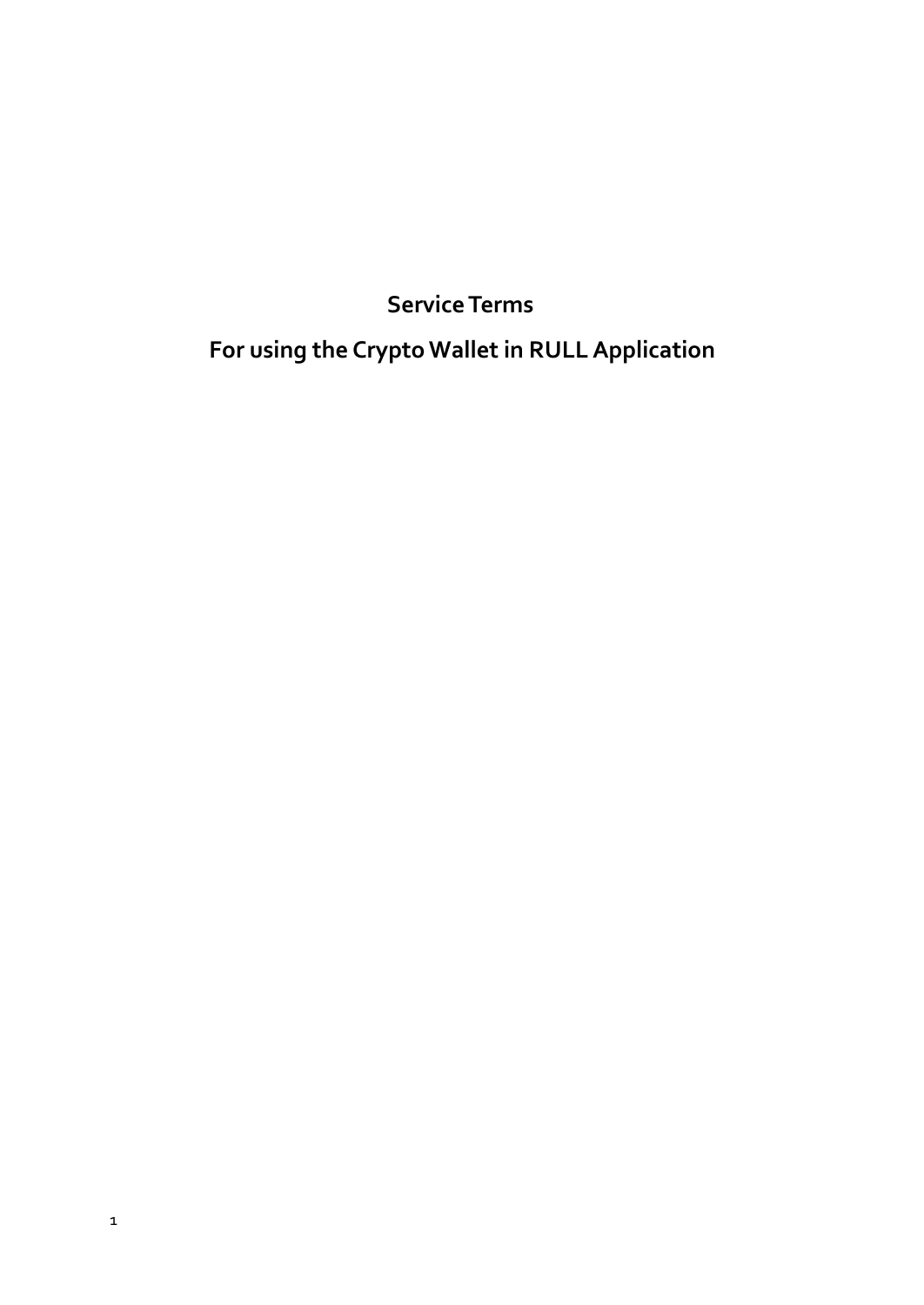#### **1. Introduction**

- 1.1. Payment4U, a.s., company ID No.: 05256666 with its registered office at Fričova 1662/4, Vinohrady, 120 00 Praha 2, Czech Republic, entered in the Commercial Register of the Municipal Court in Prague, under the file ref. B 21741 (the "**Company**", "**we**" or "**us**") issues these SERVICE TERMS FOR USING OF Crypto Wallet IN RULL APPLICATION (the "**Service Terms**").
- 1.2. The conditions for the use of the RULL Application by the User are governed by the Terms and Conditions for using the RULL Application (the "**General Terms**"). These Service Terms apply next to the General Terms and together form the Agreement between the Parties. In case of any discrepancy or deviation between the Service Terms and the General Terms, the provisions of the Service Terms shall prevail.
- 1.3. The General Terms and the Service Terms constitute a legally binding Agreement between the User (also referred to herein as "**you**", "**your**") and the Company, governing the Service allowing you to use of the Custodial Crypto Wallet operated and maintained by the Company (hereinafter referred to as the "**Service**" or "**Crypto Wallet**"). By using the Crypto Wallet you agree to be bound by the General Terms and the Service Terms. If you do not agree to the Service Terms and/or the General Terms, you may not use the Crypto Wallet.
- 1.4. These Service Terms are issued in accordance with the Section 1751 et seq. of the Civil Code and together with the General Terms regulate the mutual rights and obligations between the User and the Company in relation to using of the Crypto Wallet in the RULL Application.

# **2. Basic provisions**

- 2.1. Unless these Service Terms or their context stipulate or clearly require otherwise, all the capitalized terms used herein shall have the meaning defined in theGeneralTerms.
- 2.2. Definitions:

"**Communications**" shall mean any communication, agreement, document, receipt, notice and disclosure, which may be from time to time addressed to User by the Company.

"Crypto Wallet" has the meaning set forth in Article 1.3.

"**Fiat Currency**" means the legal tender currency circulated in specific country or region, such as CZK, Euro, US dollars, etc., which the Company accepts as payment for the purchase of the Crypto Assets.

"**GeneralTerms**" has the meaning set forth inArticle 1.2.

"Service Terms" has the meaning set forth in Article 1.1.

"**Transaction**" means "Deposit", "Purchase", "Transfer" and/or "Withdrawal" as defined by Article 9.

# **3. Website and Applications**

**3.1.** The Company shall provide its Crypto Wallet through the RULL Applications to the extent and in the manner specified hereby or in the RULL Applications.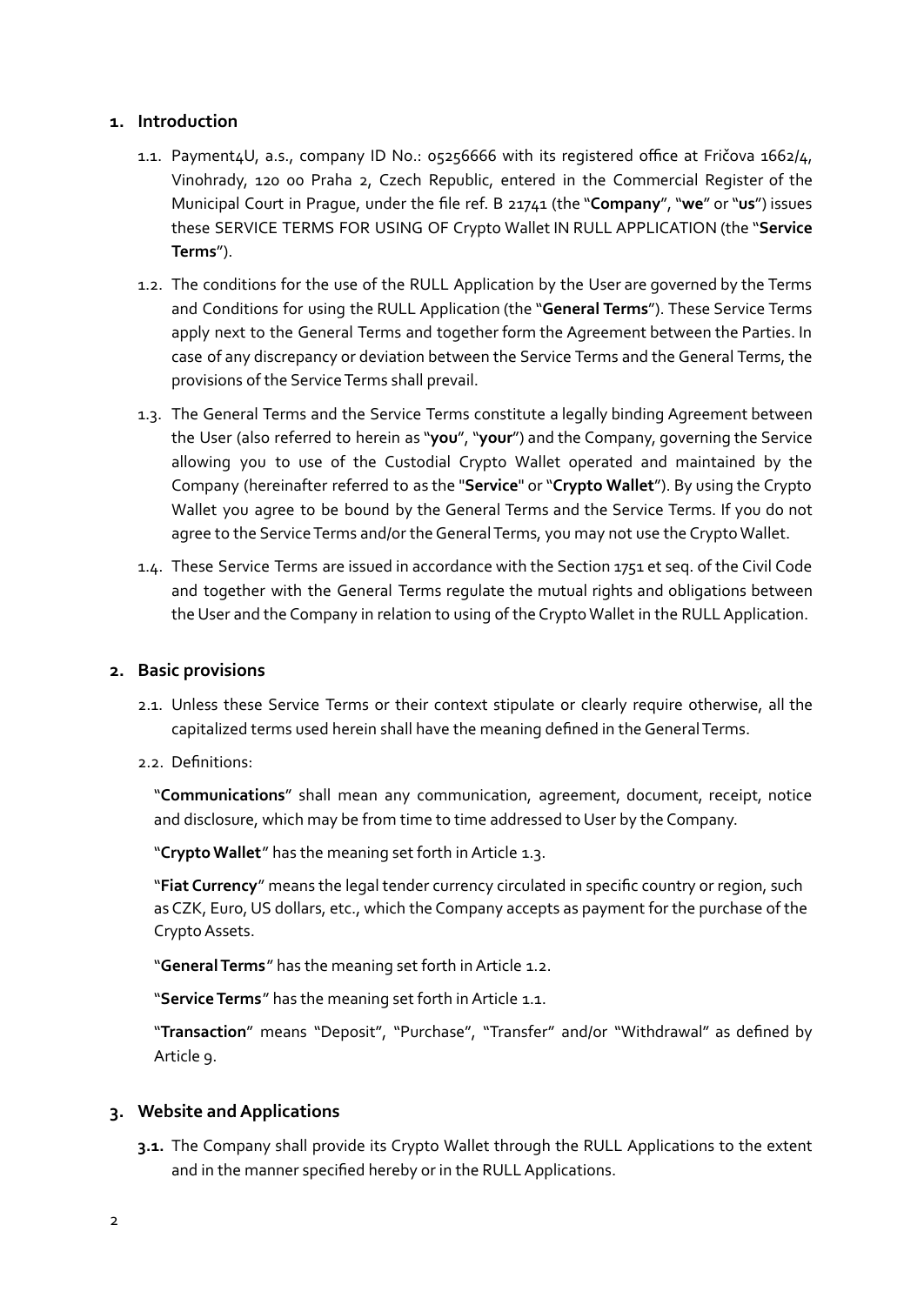## **4. Eligibility for Use**

4.1. To be able to use the Crypto Wallet you expressly warrant that:

- (a) you have sufficient experience, knowledge, and understanding of the working principles of the Crypto Wallet and the Virtual Assets and fully understand the associated risks. You access and use the Crypto Wallet and the Transactions at your own risk for your own benefit, with your own e-mail and do not act on behalf and/or in the interest of any other person;
- (b) you guarantee that your Crypto Assets or other Virtual Assets, which you transfer to the Crypto Wallet are not encumbered, not in contention, or under seizure, and that there exists no right of a third party to your Virtual Assets;
- (c) you will not use the Crypto Wallet or will immediately cease using it if any applicable law prohibits or will prohibit you at any time from doing so; will not use the Crypto Wallet or will immediately cease using it if you are a resident or become a resident at any time of the state or region (in accordance with such state or region definition of residency), where the Virtual Asset Transactions you are going to execute are prohibited or require special approval, permit and/or authorization of any kind, which the Company and/or you have not obtained in this state or region; and
- (d) you have not previously been suspended or removed from any of our Services or any other services provided by the Company.

#### **5. User's password**

5.1. You understand that the Company does not have access to your Virtual Assets. When a Crypto Wallet is initially generated, it is immediately encrypted with the User's password and placed on a key management system. At no point does the Company store the User's password, so even if we wanted to, we cannot gain access to the unencrypted private key.

#### **6. Limitations of Supported Virtual Assets**

- 6.1. The Crypto Wallet allows you to remit Virtual Assets to the Crypto Wallet connected to your User Account from external third-party service and vice versa except for certain limitations, which may be updated from time to time.
- 6.2. For the purposes hereof the "third-party service" shall mean any platform or network in which Virtual Assets belong to you or where you are the beneficial owner of the Virtual Assets; and this platform is maintained by a third party outside of the Services; including, but not limited to third-party accounts.
- **6.3.** You will indemnify and hold the Company harmless against any claims, demands and damages, whether direct, indirect, consequential, or special, or any other damages of any kind, including but not limited to, loss of use, loss of profits or loss of data, whether in an action in contract, tort (including but not limited to negligence) or otherwise, originating from or in any way connected with your deposit/withdrawal Transactions requested in violation of settled limitations.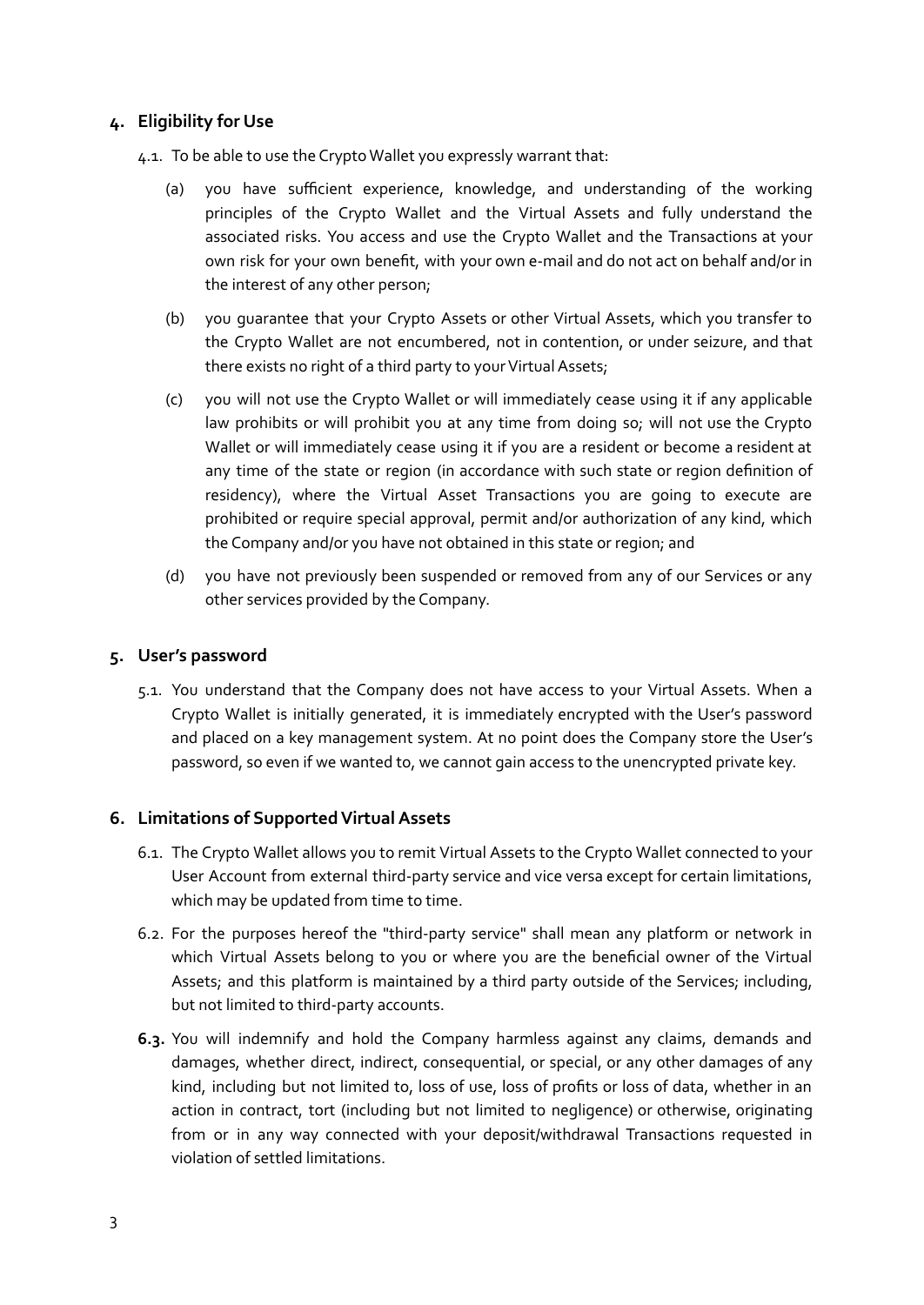- 6.4. Remitting of Non-Supported Virtual Assets
- The Crypto Wallet ETH addresses are ERC20 compliant, however, not all ERC20 tokens are supported by the RULL Application. Transactions of currently unlisted tokens to the Crypto Wallet addresses may appear on the blockchain, however, they will not be available on your balance in the Crypto Wallet until they are added to our list.
- The Company represents that the Crypto Wallet was never intended or desired to use tokens and/or coins that can be classified as "security" and/or other competent national authorities and endeavors all possible measures to be sure that Virtual Assets that you can use in the Crypto Wallet cannot be classified as "security". For the avoidance of any doubt, provisions of this clause shall not constitute or deemed to be construed to constitute any warranty and/or investment, financial, legal, or any other professional advice that any Virtual Asset on the Crypto Wallet is not a security. The responsibility for the fact that the instrument cannot be treated as "security" lies with the issuer of the respective token and/or coin. If there is any risk or speculations that token and/or coin can be treated as "security", the Company reserves the right to prohibit such tokens and/or coins in the Crypto Wallet and discontinue any Transactions with those at its sole discretion.

#### **7. Consents and Authorizations**

#### 7.1. Protection of Virtual Assets

- To protect your Virtual Assets from unauthorized access, use, or spending, we use a variety of physical and technical measures designed to protect our systems and your Virtual Assets. To be more precise we provide encrypted Crypto Wallets.
	- 7.2. Verification Emails
- To communicate with you in connection with your User Account and/or use of the Crypto Wallet, we will send you all Communications electronically via your verification e-mail. You may reject receiving such electronic Communications; however, in such case, you waive your right to plead ignorance.

#### **8. Crypto Wallet**

- 8.1. Functioning of CryptoWallet
- When creating a Crypto Wallet account, the Company generates and stores a private and public cryptographic key pair allowing you to make Transactions with Virtual Assets. The public key can be shared to complete Transactions. The private key uniquely matches the Crypto Wallet address and is only used by the Company to authorize Transactions to and from the Crypto Wallet used by you. As the Crypto Wallet is a hosted wallet, it's not feasible to provide the private keys to individual wallet addresses.
	- 8.2. Suspension of Account
- In case of your breach of the General Terms and/or these Service Terms, or in case of any other event as we may deem necessary, including without limitation the Force Majeure Events; maintenance work; inability of the third-party service provider to provide you services; your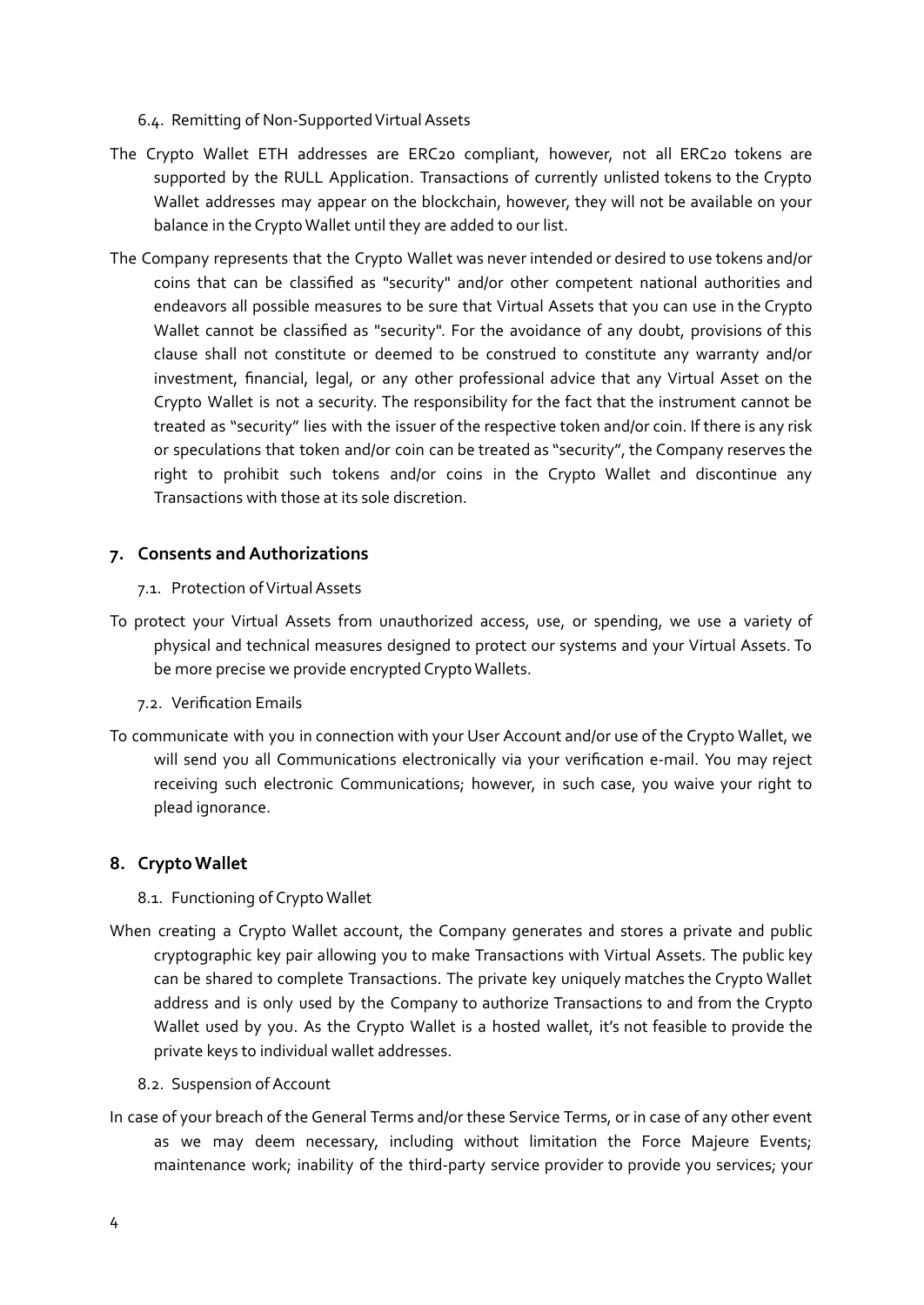request of account cancellation; market disruption; inability to conform our requirements; lack of verification pending litigation, investigation, or government proceeding related to you or your wallet account; and/or in case we perceive a heightened risk of legal or regulatory non-compliance associated with your account activity (especially where the User does not comply with our KYC/AML instructions) we may, in our sole discretion and without liability to you, with or without prior notice:

- (a) suspend your access to all or a portion of our Service; or
- (b) delete or deactivate the Crypto Wallet account and all related information and files in such account. In such event, unless applicable law or any competent authority requires otherwise, all Virtual Assets stored in the Crypto Wallet will be returned to you.
- (c) In case there are outstanding payments in time of suspension of an account, the Company may set-off the due amount with the Virtual Assets it holds for the User. The Company may however also demand a payment in a regular currency (whichever suits the Company the best).

## **9. Transactions**

#### 9.1. Scope of Services

The following Transactions are available to be performed by User via the Crypto Wallet with his Virtual Assets:

- (a) "**Deposit**", a remittance of Virtual Assets to the Crypto Wallet account from external third-party service.
- (b) "**Purchase**", a purchase of Crypto Assets in the RULL Application as described in Article 9.2.
- (c) "**Transfer**", a remittance of the Virtual Asset, owned by one Crypto Wallet account User, to another Crypto Wallet account User. The Transfer is executed solely and exclusively within the Crypto Wallet and with Virtual Assets deposited to respective User's Crypto Wallet account.
- (d) "**Withdrawal**", a remittance of Virtual Assets from Crypto Wallet account to external third-party service.
- 9.2. Purchase

You may purchase Crypto Assets in exchange for Fiat Currency directly in the RULL Application. The RULL Application will allow you to select the desired type and amount of Crypto Assets and present you with the overview of the transaction consisting of information on (a) the Crypto Assets purchased and (b) the Fiat Currency spent. Our fees, if any, will also be visible in the transaction overview. By clicking on the purchase button, you confirm the Purchase at the specified price.

The prices quoted in the Purchase Transactions are subject to market change. When you confirm the "purchase" instruction in your Crypto Wallet, you are contractually obligated to complete the respective Transaction. If there is an error in the pricing data provided by the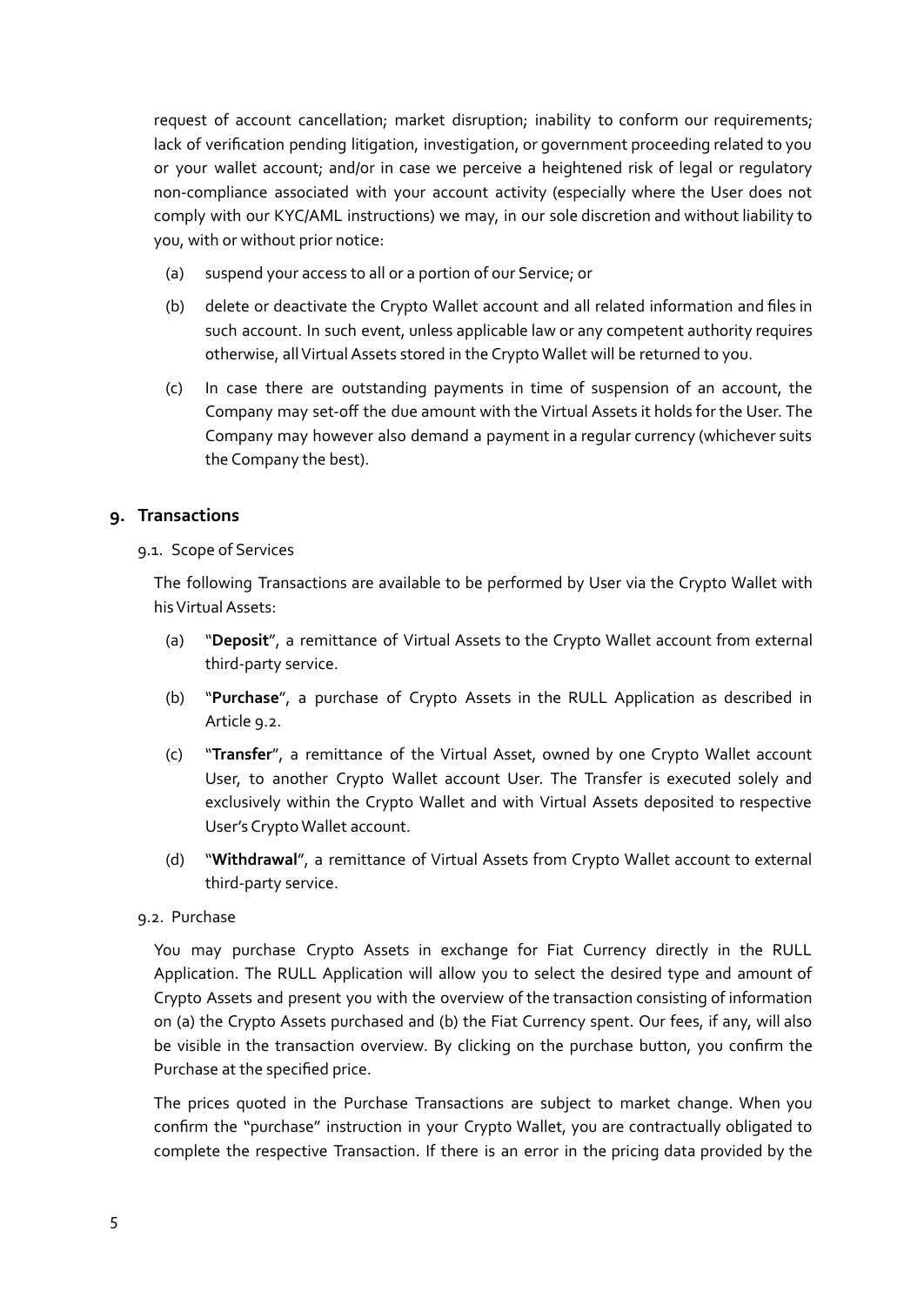RULL Application, and/or software malfunction, we reserve the right to either offer a re-quote or cancel the instruction (your order).

The price for the purchased Crypto Assets shall be paid in Fiat Currency by a credit and/or debit card payment. The RULL Application uses a third-party payment processor to process and allow such payment ("**Third-Party Payment Provider**"). By using this payment method, you authorize the Third-Party Payment Provider to facilitate the payment of the price for the purchased Crypto Assets. You may be billed for any purchased Crypto Assets: (a) in advance, (b) at the time of purchase or sign-up; or (c) shortly after the purchase or sign-up. In case the payment method you designate cannot be verified, is invalid, or is not otherwise acceptable, the Company or theThird-Party Payment Provider may suspend or cancel your purchase.

- 9.3. Cross-ChainTransactions
- The Company does not perform and support the cross-chain Transactions, where one Virtual Asset is deposited to another coin's address on another network though they may have technological similarities of any kind. While the Company will endeavor to recover any cross-chain Transaction, it gives no warranty on the successful recovery or any terms related thereto.
	- 9.4. Roll Back of Faulty Transactions
- Transactions failed due to any technical issue, extreme network conditions, or any other cause on the side of a third-party service will not be automatically rolled back to your originating address due to technical and security reasons.
- In such cases, the Crypto Wallet will not be refunded and all communications should be directed at the third-party service provider.
	- 9.5. Missent Transaction
- In case of missent Transaction, we will endeavor to assist you in return of your Virtual Assets. However, we cannot control or affect such return. We do not guarantee the recovery of missent Virtual Asset to your Crypto Wallet account.

#### **10. Indemnifications**

10.1. Claims Connected to Use of Crypto Wallet

- You agree to indemnify and hold the Company harmless against any claims, demands, and damages, whether direct, indirect, consequential, or special, or any other damages of any kind, including, but not limited to, loss of use, loss of profits, loss of data or loss of assets, including total one, whether in an action, in contract, tort (including but not limited to negligence) or otherwise, originated from or in any way connected with:
	- (a) your use of the Crypto Wallet, including, but not limited to those arising from your personal errors and misbehavior such as forgotten passwords, incorrectly constructed Transactions, loss of access etc.;
	- (b) any risks associated with utilizing any Virtual Assets blockchain network, including, but not limited to the risk of unknown vulnerabilities in or unanticipated changes to any network protocol;